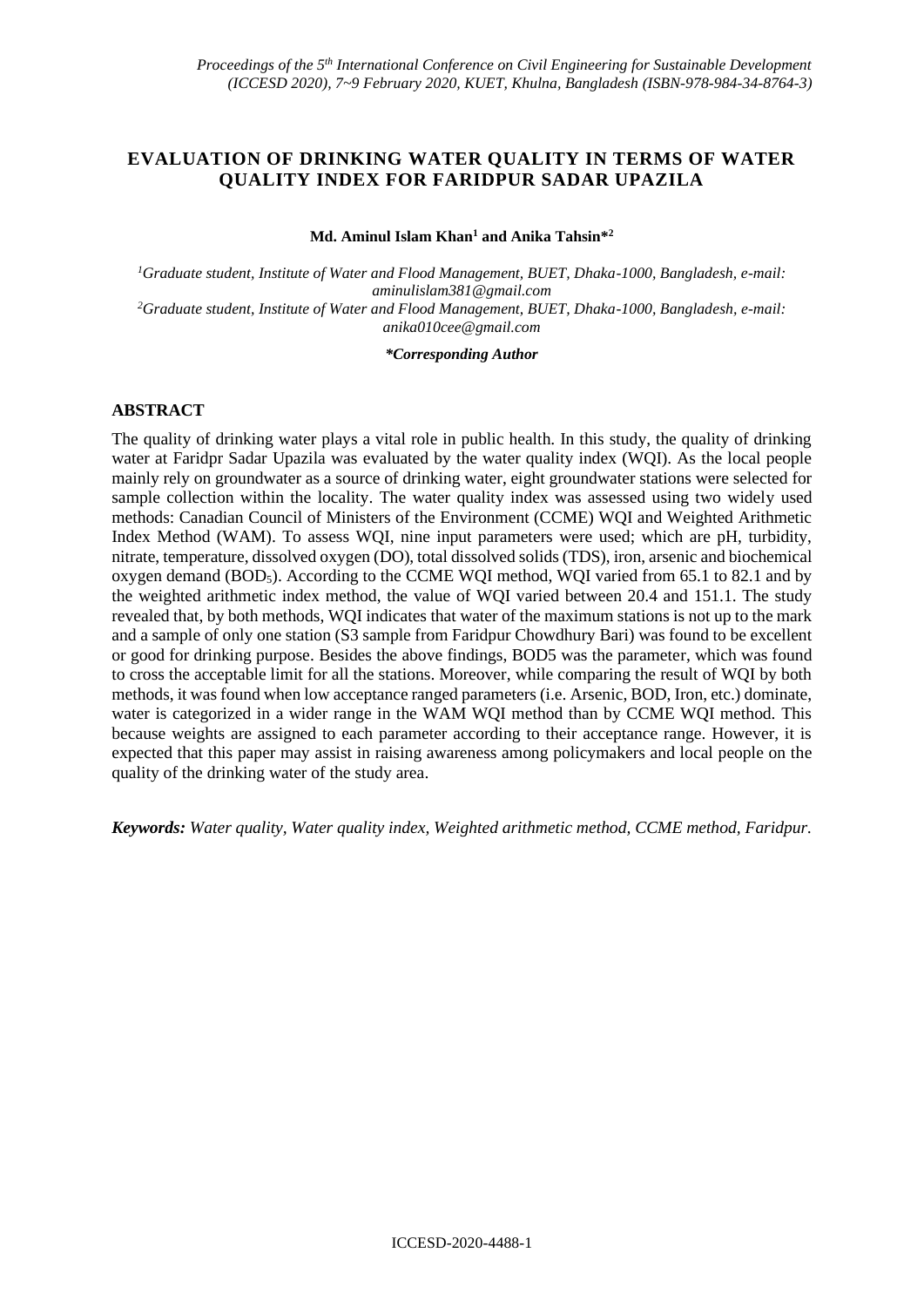# **1. INTRODUCTION**

Water is a vital natural element that is a prerequisite for the proper functioning of the ecosystem. Being a two-third portion of the earth along with covering 75% of the human body, the role of water in our earth becomes evident. As it plays a vital role in maintaining every life form ensuring the stability of the earth system, access to clean water has become one of the six sustainable development goals of the United Nations (DISLEY, 2013). Water quality is not only essential for the functioning of the environment but also plays a crucial role in maintaining the health of human life in every sphere including drinking, agriculture, forestry, industrial activities, recreation, and others. Among all kinds of human diseases, around 80% are caused by water (Ramakrishnaiah et al., 2009). For maintaining the health of these sectors, ensuring sustainable quality of groundwater is very important as in Bangladesh majority of the water sources lie underground (Bodrud-Doza et al., 2016; Biswas et al., 2014). Unfortunately, population growth along with increased agricultural activity, rapid urbanization, and industrialization along with geogenic contamination, there has been a drastic change in both quantity and quality of groundwater in Bangladesh (Islam et al., 2017). Bangladesh is now facing serious health hazards due to water pollution (Alam, 2009). Assessment of the quality of drinking water has become a necessity for protecting public health. For evaluating water quality index (WQI) is considered as the most effective method as it the capability to integrate a wide range of information into a simpler form (Akhter et al., 2016). Moreover, water quality indices have become a convenient tool for water managers and policymakers for anticipating the quality and potential use of an aquifer system (Bozdağ et al., 2015). Many types of water quality indices have been developed to assess water quality for different purposes taking into consideration different types of parameters.

Even though in recent times, different types of studies and assessments were carried out in different regions of Bangladesh to evaluate the quality of aquifers (Shahidullah et al., 2000; Rahman et al., 2012; Bhuiyan et al., 2010; Hossen et al., 2019), most of them were focused on quality of irrigation water or evaluation of heavy metal pollution. However, some studies were found on the evaluation of water quality for drinking purpose (Saha et al., 2018; Rahaman et al., 2019), where only a few elaborated works focus on small administrative units so that the people of that area can identify the best water source available within their region. The present study targets to evaluate the suitability of aquifers for the drinking purpose of Faridpur Sadar Upazila of Bangladesh in the form of water quality index in two different methods which are: Weighted Arithmetic method and Canadian Council of Ministers of the Environment (CCME) WQI method. The aim was to provide necessary information to the local people and the policy makers so that they can mark the best source available and during an emergency, they can determine the level of treatment for alternate sources.

## **1.1 Study area**

For investigating the water quality index, a small administrative unit of Bangladesh, Faridpur Sadar was chosen (Figure-1). It is an Upazila under Faridpur district and lies between 23°29' and 23°34' north latitudes and 89°43' and 89°56' east longitudes. The total number of households is 103535 with a population of 469410 and the population density is 1137 per sq. km (Bangladesh Bureau of Statistics[BBS], 2011) It has a total area of about 412.86 square km where a riverine area is 10.44 sq. km. Kumar river runs beside the Upazila town. The area is currently facing several water related problems including arsenic contamination and presence of salinity, iron, and manganese in groundwater, non-availability of suitable aquifer and lowering of water table (Department of Public Health Engineering[DPHE], 2012) Moreover, infiltration of wastewater into the groundwater is resulting from mismanagement of waste from garbage and small scale industries. As, the local people of the area mainly rely on groundwater, thus groundwater needs to be evaluated carefully in terms of water quality index for drinking.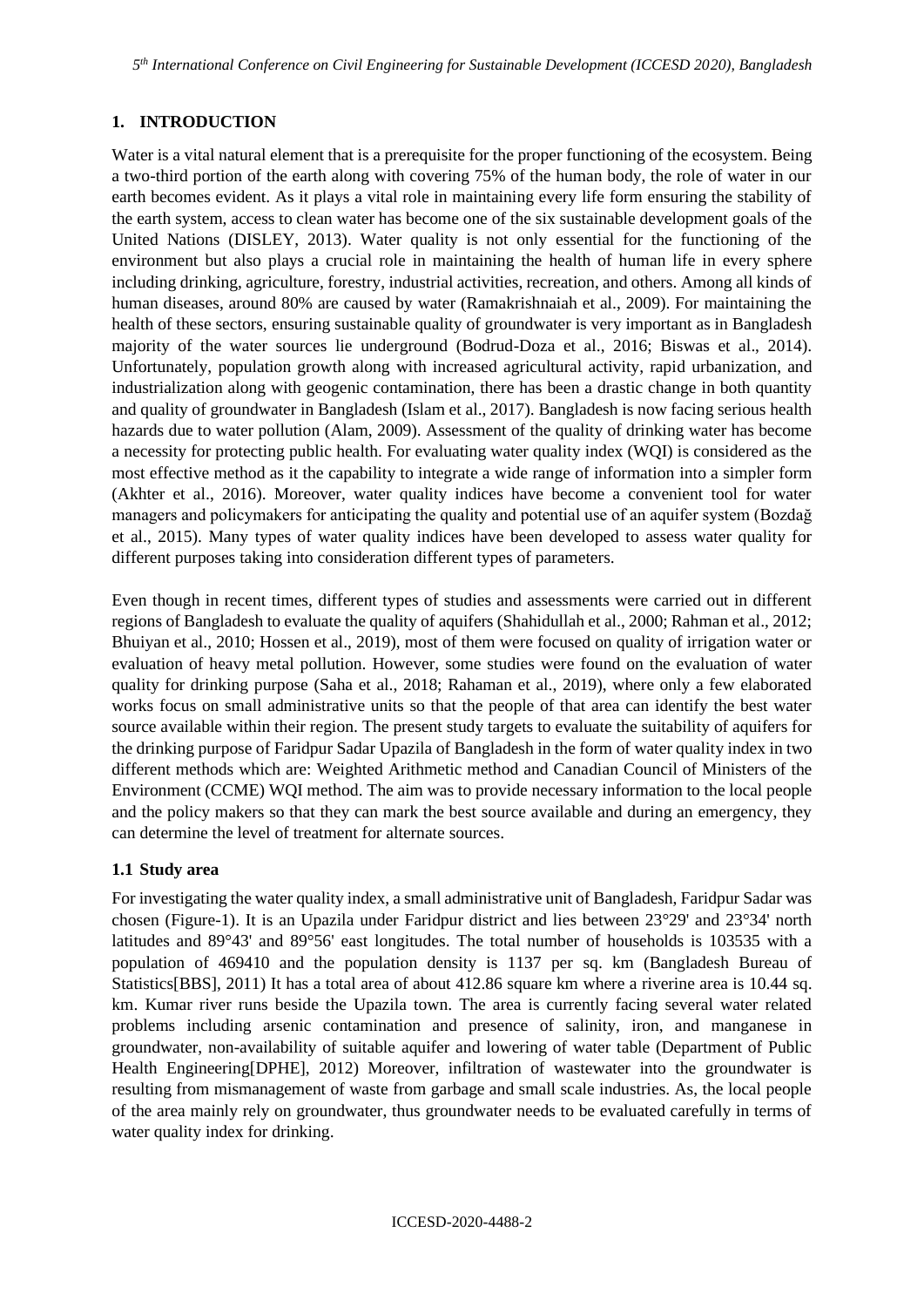



# **2. METHODOLOGY**

## **2.1 Collection of samples and testing of parameters**

A total of eight sampling points in the Faridpur Sadar were selected. Four samples were collected from each sampling point. The samples were collected only during the post-monsoon period (November-2017) as change of water quality along with time was not the prime focus of the study. A portable global positioning system (GPS) meter was used to record the geographical location of the sampling stations. The sampling points are shown in Figure 2.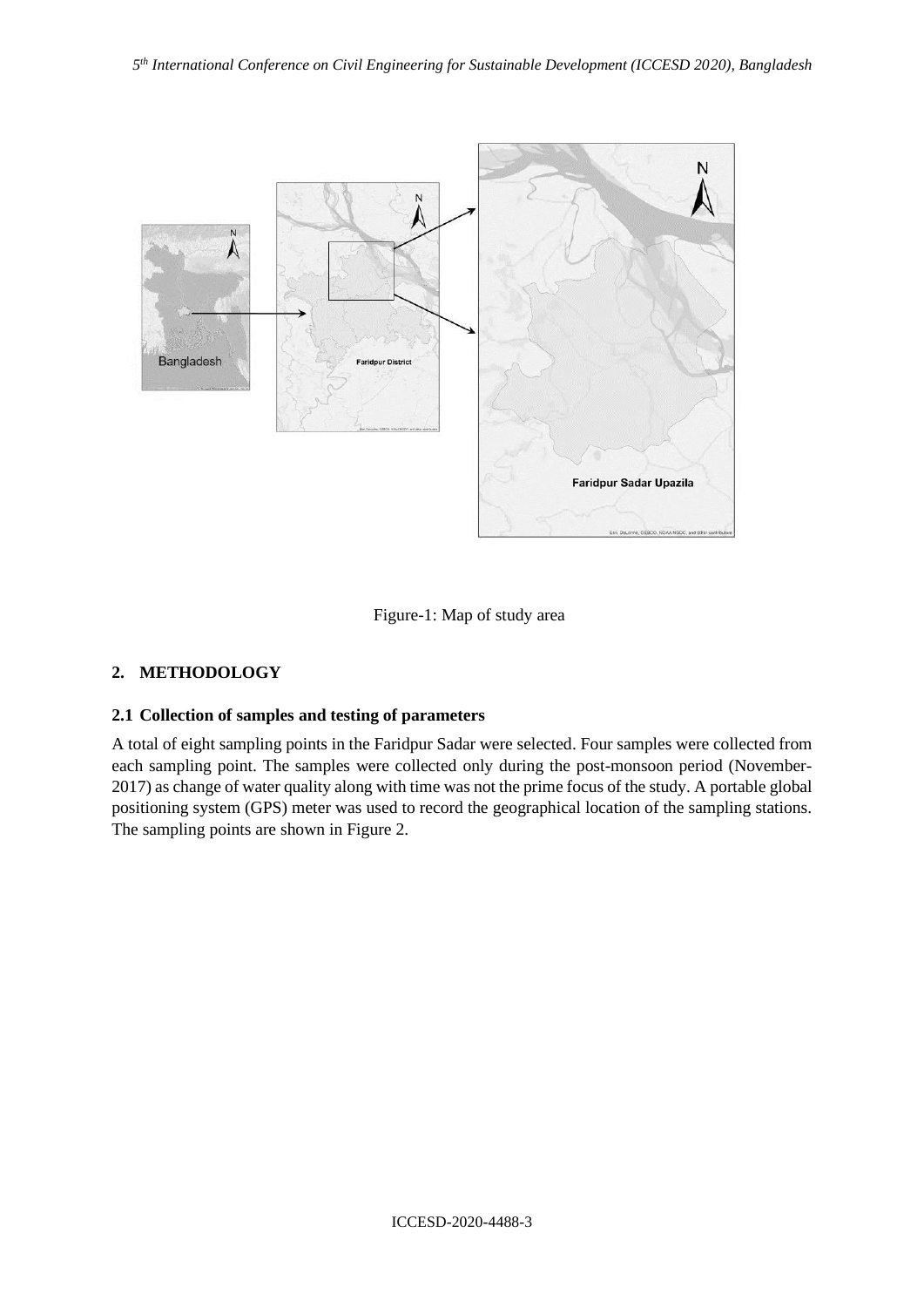

Figure-2: Sampling points in Faridpur Sadar

A total of nine parameters were selected to test WQI (table-1). The parameters are- pH, turbidity, nitrate, temperature, dissolved oxygen (DO), total dissolved solids (TDS), iron, arsenic and biological oxygen demand (BOD). Among these parameters, temperature and pH were measured immediately at the sampling points using a thermometer and digital pH meter. The other parameters were evaluated at the laboratory after carrying the samples to the laboratory.

The GPS location of the sampling points along with the sample names of the locations are presented in table-1:

| <b>Location</b>                 | Latitude  | Longitude | <b>Sample Name</b> |
|---------------------------------|-----------|-----------|--------------------|
| Faridpur dhaka highway          | 23.598094 | 89.790735 | S1                 |
| Faridpur vanga highway          | 23.593173 | 89.830853 | S <sub>2</sub>     |
| Faridpur chowdhury bari         | 23.596809 | 89.829397 | S <sub>3</sub>     |
| Faridpur Ambika Road            | 23.598832 | 89.83297  | S4                 |
| Faridpur Tepakhola              | 23.610315 | 89.857498 | S <sub>5</sub>     |
| Faridpur municipal water supply | 23.592767 | 89.816582 | S6                 |
| Goalchamot near bus stand       | 23.599045 | 89.828608 | S7                 |
| Knaipur Bazar                   | 23.539072 | 89.769213 | S8                 |

Table-1: Sampling location and name along with latitude and longitude

From table-1, calculation of WQI was done by two widely used methods: Weighted Arithmetic Index Method and Canadian Council of Ministers of the Environment (CCME) WQI method.

## **2.2 Assessment of Water Quality Index (WQI)**

Evaluation of water quality from the value of the individual parameter is difficult not only for common people but also for policymakers (Akoteyon et al., 2011). To overcome this complexity, WQI is the most effective tool (Tyagi et al., 2013). Water quality index is a method that summarizes several numbers of water quality parameters into a simple term, which indicates a certain level of water quality (Katyal, 2011). It means WQI is capable of transforming a bulk of information into a simplified, logical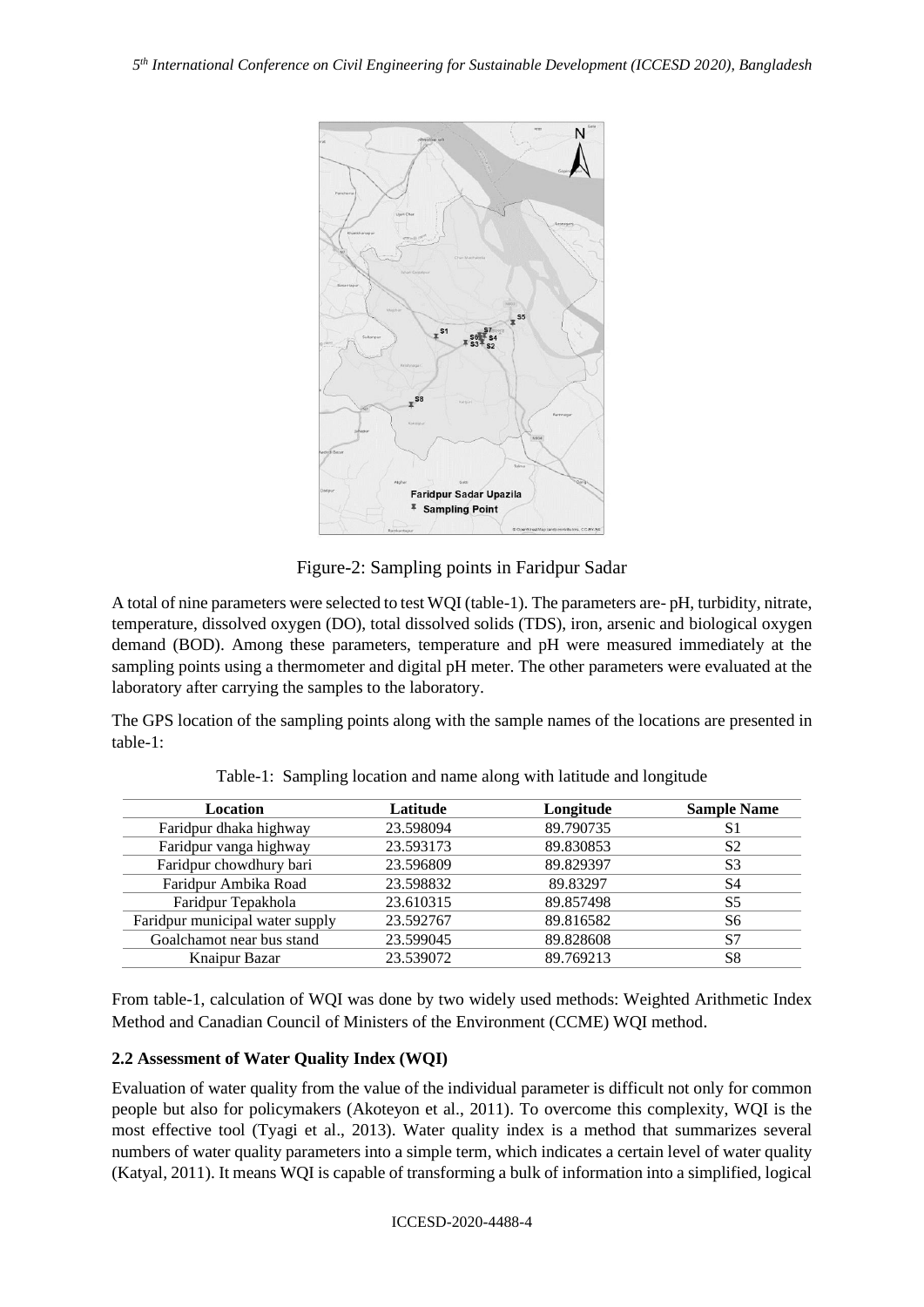and single form. Horton first measured water quality index during the mid-twentieth century by using ten water quality variables where the index weight ranged from 1 to 4. From then, various modifications along with newer approaches to calculate WQI have been developed to evaluate water quality for different purposes (Brown et al., 1970). Among them, to evaluate the quality of water for drinking purpose, the most successful attempt till now appears to be the weighted arithmetic method index developed by Brown et al (1972) which was originally developed by Horton and British Columbia Ministry of Environment, Lands and Parks names as Canadian Council of Ministers of the Environment (CCME) WQI. These two methods are widely used among the researchers (Tyagi et al., 2013) to evaluate WQI. In this study, Weighted Arithmetic water quality index method and CCME WQI method were used for evaluating water quality index.

## **2.2.1 Calculation of WQI by Weighted Arithmetic Method**

The weighted arithmetic water quality index method is widely used for evaluating the quality of groundwater for human consumption. It is one of the most convenient methods for calculating WQI because it classifies water quality by using the most commonly used water quality parameters. Moreover, it also requires less number of parameters compared to other water quality parameters. This method is very useful for communicating with the public and policymakers. The calculation of WQI by weighted arithmetic method involves the following steps:

### **2.2.1.1 Calculation of quality rating scale (Qi) for each parameter:**

If there are i number of water quality parameters, the quality rating scale  $Qi$  corresponding to the  $i<sup>th</sup>$ parameter indicates the relative value of this value in polluted water with respect to its standard permissible value. The value of Qi is calculated by equation (1).

$$
Qi = 100 \times \frac{Vi - Vo}{Si - Vo}
$$
 (1)

Where,

 $Q_i$  = Quality rating scale for i<sup>th</sup> parameter  $V_i$  Estimated concentration of  $i<sup>th</sup>$  parameter in the sample  $S_i$ = Recommended standard value for  $i<sup>th</sup>$  parameter  $V<sub>o</sub>=$  Ideal value of the i<sup>th</sup> parameter in the pure water Here, for all the parameters ideal value,  $V_0$  is taken as zero except for pH=7.0 and DO= 14.6 mg/L.

### **2.2.1.2 Calculation of unit weight (Wi) for each parameter:**

The unit weight  $(W_i)$  of each parameter represents the value which is inversely proportional to the recommended standard value of the corresponding parameter. It is calculated by equation (2) as follows:

$$
Wi = K /_{Si}
$$
 (2)

Where,

 $W_i =$  Unit weight for  $i<sup>th</sup>$  parameter

K= proportionality constant 
$$
=
$$
  $\frac{1}{\sum \frac{1}{Si}}$ 

**2.2.1.3 Calculation of WQI**

The overall WQI is calculated from the quality rating and the unit weight by equation (3). The equation is as follows: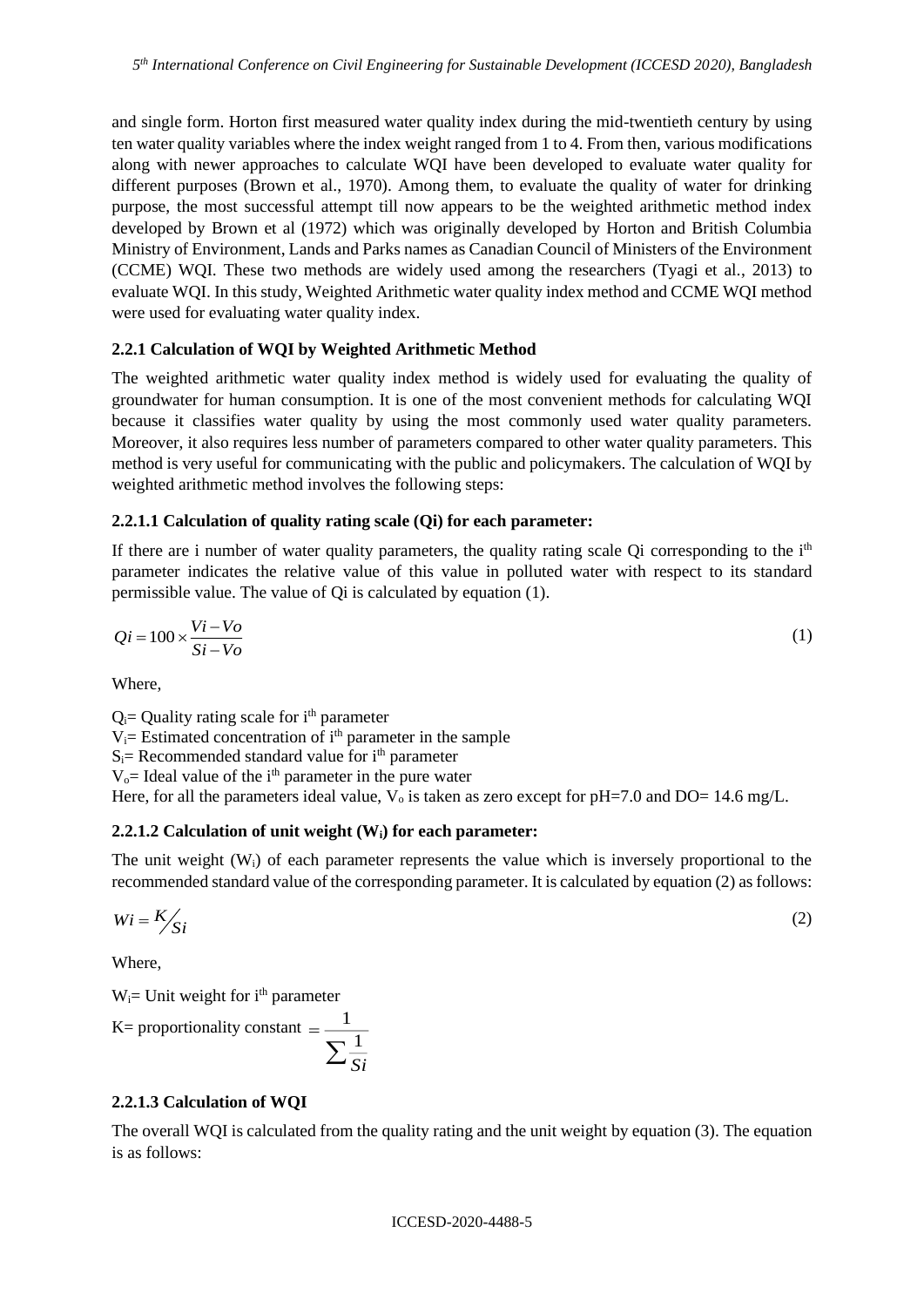$$
WQI = \frac{\sum QiWi}{\sum Wi}
$$
 (3)

After calculating the value of WQI, the categorization of water quality according to this method is done by the following table-2:

| <b>WQI Value</b> | <b>Rating of Water Quality</b>  | Grading |
|------------------|---------------------------------|---------|
| $0 - 25$         | Excellent water quality         | А       |
| 26-50            | Good water quality              | в       |
| 51-75            | Poor water quality              |         |
| 76-100           | Very Poor water quality         |         |
| Above 100        | Unsuitable for drinking purpose | E,      |

|  |  |  |  | Table-2: WQI index categorization according to weighted arithmetic method |  |
|--|--|--|--|---------------------------------------------------------------------------|--|
|  |  |  |  |                                                                           |  |

### **2.2.2 Calculation of WQI by CCME WQI Method**

To represent a variety of variables into a single number combining various measurements, the Canadian Council of Ministers of the Environment (CCME) WQI is one of the most effective methods which is universally well-accepted (Damo et al., 2013). The index is established based on a formula developed by the British Columbia Ministry of Environment, Lands, and Parks and modified by Alberta Environment (Canadian Council of Ministers of the Environment, 2001). The prime advantage of this method is it's adaptability to the different legal requirements for which this method can be applied in different regions with a slight adjustment. The calculation of WQI by CCME method is done by the following equation:

$$
WQI = 100 - \left(\frac{\sqrt{F_1^2 + F_2^2 + F_3^2}}{1.732}\right)
$$
 (4)

Equation (4) involves calculation of three factors- Scope  $(F_1)$ , Frequency  $(F_2)$  and Amplitude  $(F_3)$ . The calculation procedure of these factors are mentioned bellow:

#### **2.2.2.1 Calculation of Scope (F1)**

Scope represents the extent of variables with non-compliance over time. It is calculated by the following equation (5):

$$
F_I = \frac{Number\ of\ Failed\ Variables}{Total\ Number\ of\ Variables} \times 100\tag{5}
$$

#### **2.2.2.1 Calculation of Frequency (F2)**

The percentage of individual tests that failed to meet the objectives is represented by frequency and it is calculated by equation (6).

$$
F_2 = \frac{Number\ of\ Failed\ tests}{Total\ Number\ of\ tests} \times 100\tag{6}
$$

### **2.2.2.1 Calculation of Amplitude (F3)**

Amplitude specifies the amount by which the failed tests did not meet their objectives. It includes three steps of calculation:

#### **Step: 1- Calculation of excursion**

The number of times by which an individual concentration value deviates than (or less than, when the objective is a minimum) the objective is called "excursion". When the test value must not exceed the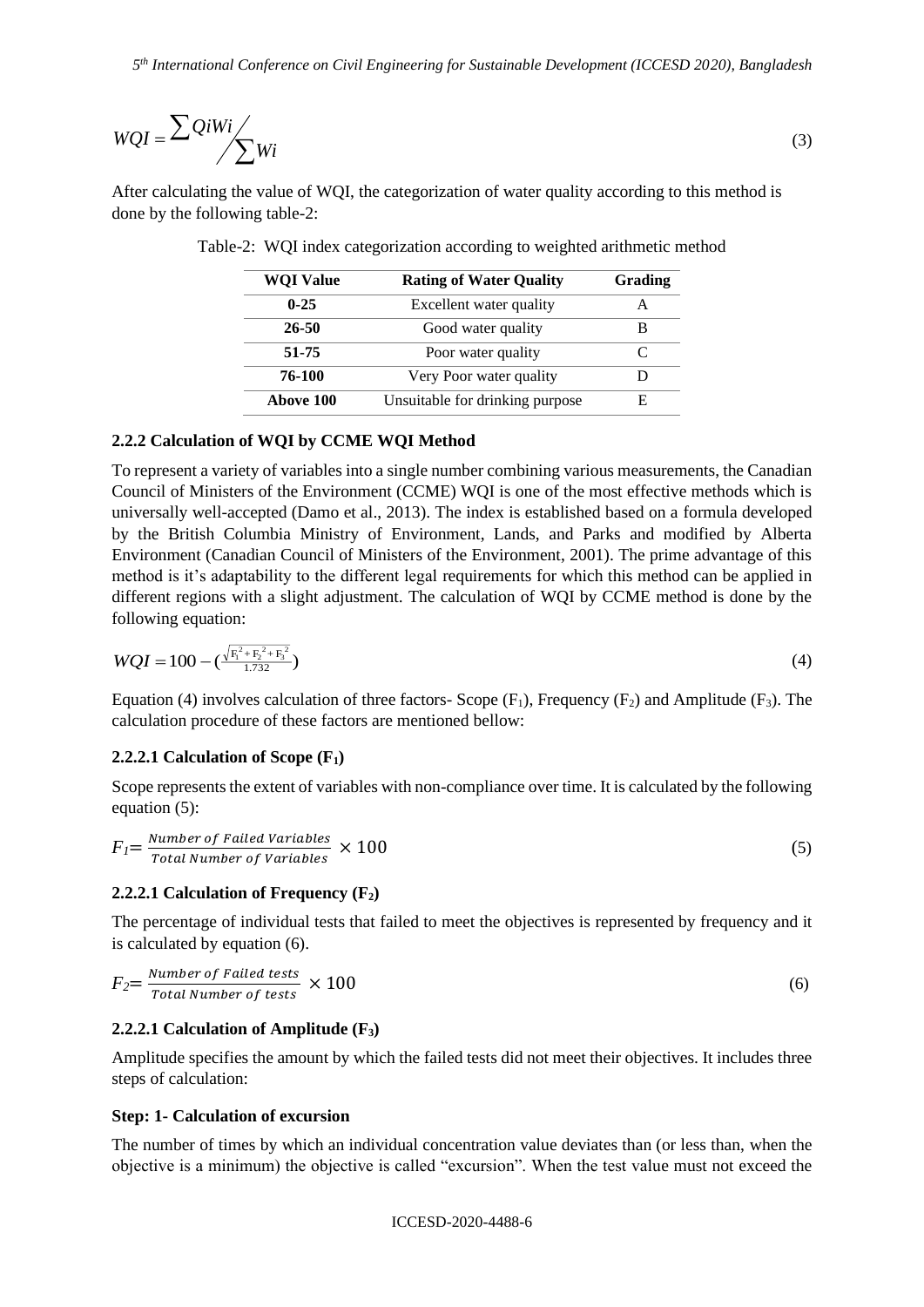objective, it is calculated by equation (7) and when the test value must not fall below the objective, it is calculated by equation (8).

$$
Excursion_i = \frac{Failedtestvalue_i}{Objective_j} - 1
$$
\n(7)

$$
Excursion_i = \frac{Objective_j}{Failed testvalue_i} - 1
$$
\n(8)

#### **Step: 2- Calculation of Normalized sum of excursion (nse)**

The collective total by which the individual test deviated from the objective is named as normalized sum of excursion (nse). It is calculated after calculation total excursions by the equation (9).

$$
nse = \frac{\sum excursion\ i}{Number\ of\ tests} \tag{9}
$$

### **Step: 3- Calculation of Amplitude (F3)**

After calculating nse,  $F_3$  is then calculated by an asymptotic function mentioned below:

$$
F_3 = \frac{nse}{.01nse + .01} \tag{10}
$$

After getting the values of  $F_1$ ,  $F_2$  and  $F_3$ , WQI is calculated by equation (4) and the final score is then categorized based on the following classification mentioned in table-3:

| Table-3: WQI index categorization according to CCME method (Canadian Council of Ministers of |
|----------------------------------------------------------------------------------------------|
| the Environment, 2001)                                                                       |

| <b>WQI</b>   | <b>Rating of Water Quality</b> | <b>Description</b>                                                   |
|--------------|--------------------------------|----------------------------------------------------------------------|
| <b>Value</b> |                                |                                                                      |
| $95 -$       | Excellent water quality        | Water quality is protected with a virtual absence of threat or       |
| <b>100</b>   |                                | impairment; conditions very close to natural or pristine levels.     |
| 80-94        | Good Water quality             | Water quality is protected with only a minor degree of threat or     |
|              |                                | impairment; conditions rarely depart from natural or desirable       |
|              |                                | levels.                                                              |
| 60-79        | Fair water quality             | Water quality is usually protected but occasionally threatened or    |
|              |                                | impaired; conditions sometimes depart from natural or desirable      |
|              |                                | levels.                                                              |
| 45-59        | Marginal water quality         | Water quality is frequently threatened or impaired; conditions often |
|              |                                | depart from natural or desirable levels.                             |
| $0 - 44$     | Poor water quality             | Water quality is almost always threatened or impaired; conditions    |
|              |                                | usually depart from natural or desirable levels.                     |

#### **3. RESULT**

After collection and testing of the water quality parameters, following table-4 was obtained based on which water quality index was calculated following the standards of drinking water quality recommended by Bangladesh Environmental conservation Rule, 1997 (Standard, 1997). The recommended values of the input parameters according to ECR, 1997 is tabulated in table-5.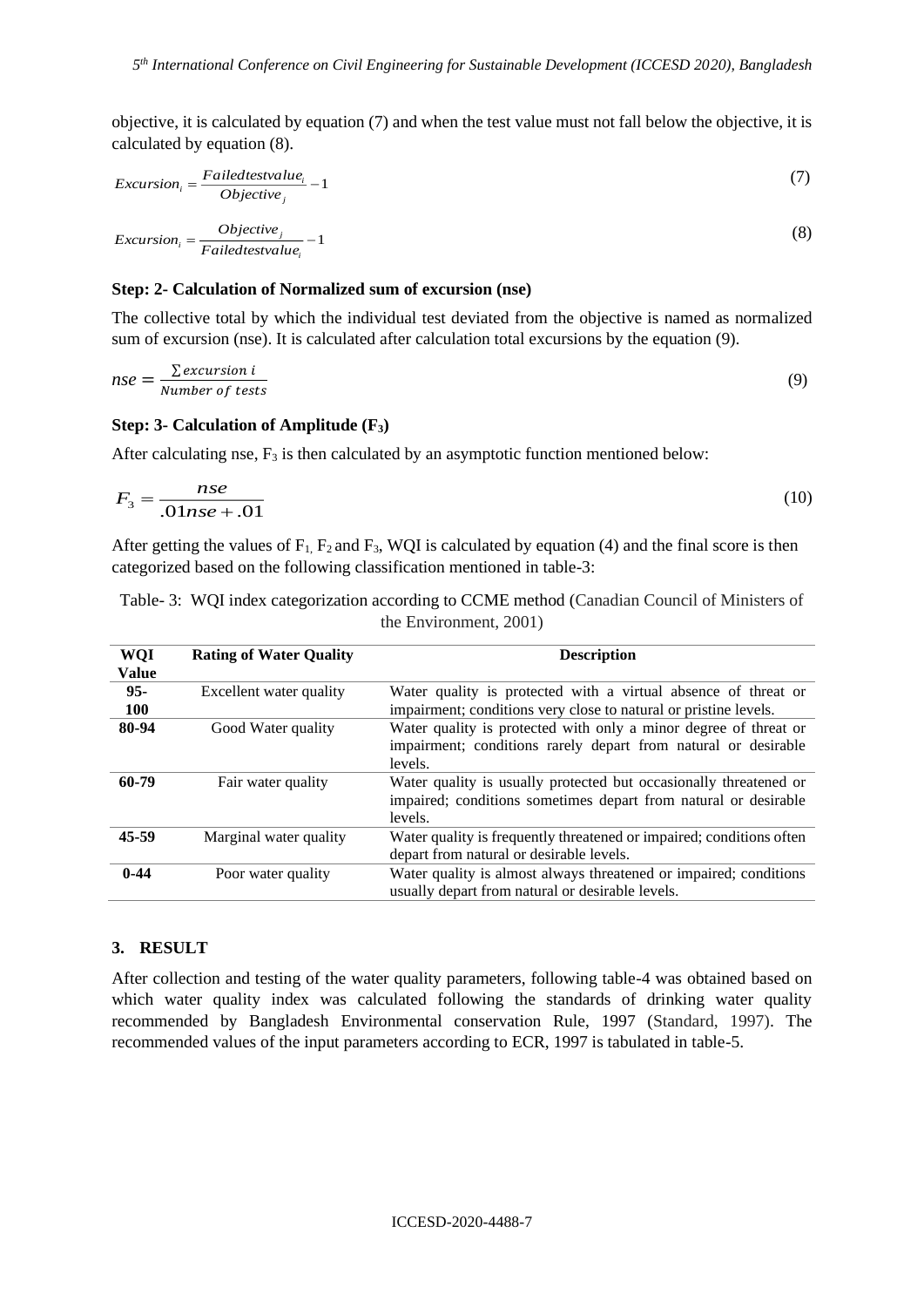| <b>Sample</b><br><b>Name</b> | pH   | <b>Turbidity</b><br>(NTU) | <b>Nitrate</b><br>(mg/L) | Temp<br>(Degree)<br>Celsius) | <b>DO</b><br>(mg/L) | <b>TDS</b><br>(mg/L) | <b>Iron</b><br>(mg/L) | <b>Arsenic</b><br>(mg/L) | <b>BOD</b><br>(mg/L) |
|------------------------------|------|---------------------------|--------------------------|------------------------------|---------------------|----------------------|-----------------------|--------------------------|----------------------|
| S <sub>1</sub>               | 7.47 | 6.54                      | $\overline{0}$           | 23                           | 1.3                 | 477                  | 1.1                   | $\theta$                 | 0.5                  |
| S <sub>2</sub>               | 7.43 | 7.28                      | $\overline{0}$           | 24.63                        | 1.77                | 696                  | 0.7                   | 0.06                     | 0.6                  |
| S <sub>3</sub>               | 7.2  | 6.45                      | $\overline{0}$           | 23.67                        | 1.4                 | 712                  | 0.9                   | $\mathbf{0}$             | 0.17                 |
| <b>S4</b>                    | 7.33 | 7.46                      | $\overline{0}$           | 23.58                        | 1.33                | 557                  | 0.7                   | 0.07                     | 0.3                  |
| S <sub>5</sub>               | 7.39 | 1.41                      | $\overline{0}$           | 24.33                        | 1.37                | 462                  | 0.2                   | 0.03                     | 0.2                  |
| S6                           | 7.41 | 9.83                      | $\overline{0}$           | 25.1                         | 1.8                 | 724                  | 0.3                   | 0.01                     | 0.43                 |
| S7                           | 7.09 | 12.4                      | $\overline{0}$           | 25.3                         | 1.63                | 941                  | 0.6                   | 0.02                     | 0.6                  |
| S <sub>8</sub>               | 7.32 | 6.34                      | $\overline{0}$           | 24.9                         | 1.92                | 802                  | 1.2                   | $\mathbf{0}$             | 0.4                  |

Table- 4: Estimated concentration of parameters in the sampling points

Table- 5: Standard values of the parameters according to ECR, 1997

| <b>Parameter Name</b> | Lower<br>Limit | <b>Upper</b><br>Limit | Unit           |
|-----------------------|----------------|-----------------------|----------------|
| <b>PH</b>             | 6.5            | 8.5                   |                |
| <b>Turbidity</b>      |                | 10.0                  | <b>NTU</b>     |
| <b>Nitrate</b>        |                | 10.0                  | mg/L           |
| <b>Temperature</b>    | 20.0           | 30.0                  | Degree Celsius |
| <b>DO</b>             | 6.0            |                       | mg/L           |
| <b>TDS</b>            |                | 1000                  | mg/L           |
| <b>Iron</b>           | 0.30           | 1.0                   | mg/L           |
| <b>Arsenic</b>        |                | 0.05                  | mg/L           |
| <b>BOD</b>            |                | 0.20                  | mg/L           |

# **3.1 pH in drinking water**

pH is the indicator of whether the water is hard or soft. The pH of pure water is 7. When pH value is lower than 7, it is considered as acidic and it may impart metallic taste or contribute to fixture corrosion. When pH value is greater than 7, it is considered to be basic and tastes a bit like baking soda along with leaving deposits on fixtures. For all our samples, pH level fluctuated from 7.09 for S7 to 7.47 for S1, which is found to be satisfactory according to ECR, 1997.

# **3.2 Turbidity in drinking water**

Turbidity is the degree of how much clear a liquid is and how much light is scattered by the sample. It can create both aesthetic and health issues by creating objectionable appearances, tastes, and odors along with interfering during disinfection. According to ECR, 1997, the standard value of turbidity in drinking water is 10 NTU. The concentration of turbidity was found to be satisfactory for all the samples except for S7 and S6 where turbidity was 12.4 NTU and 9.83 NTU respectively.

# **3.3 Nitrate in drinking water**

The nitrate toxicity mainly affects human health by transforming into nitrite that prohibits transport of oxygen to tissues in human body. This phenomena causes cyanosis and at higher concentration asphyxia. Fortunately, in all our samples, there was no trace of nitrate poisoning. In all the samples nitrate concentration was found to be 0 mg/L.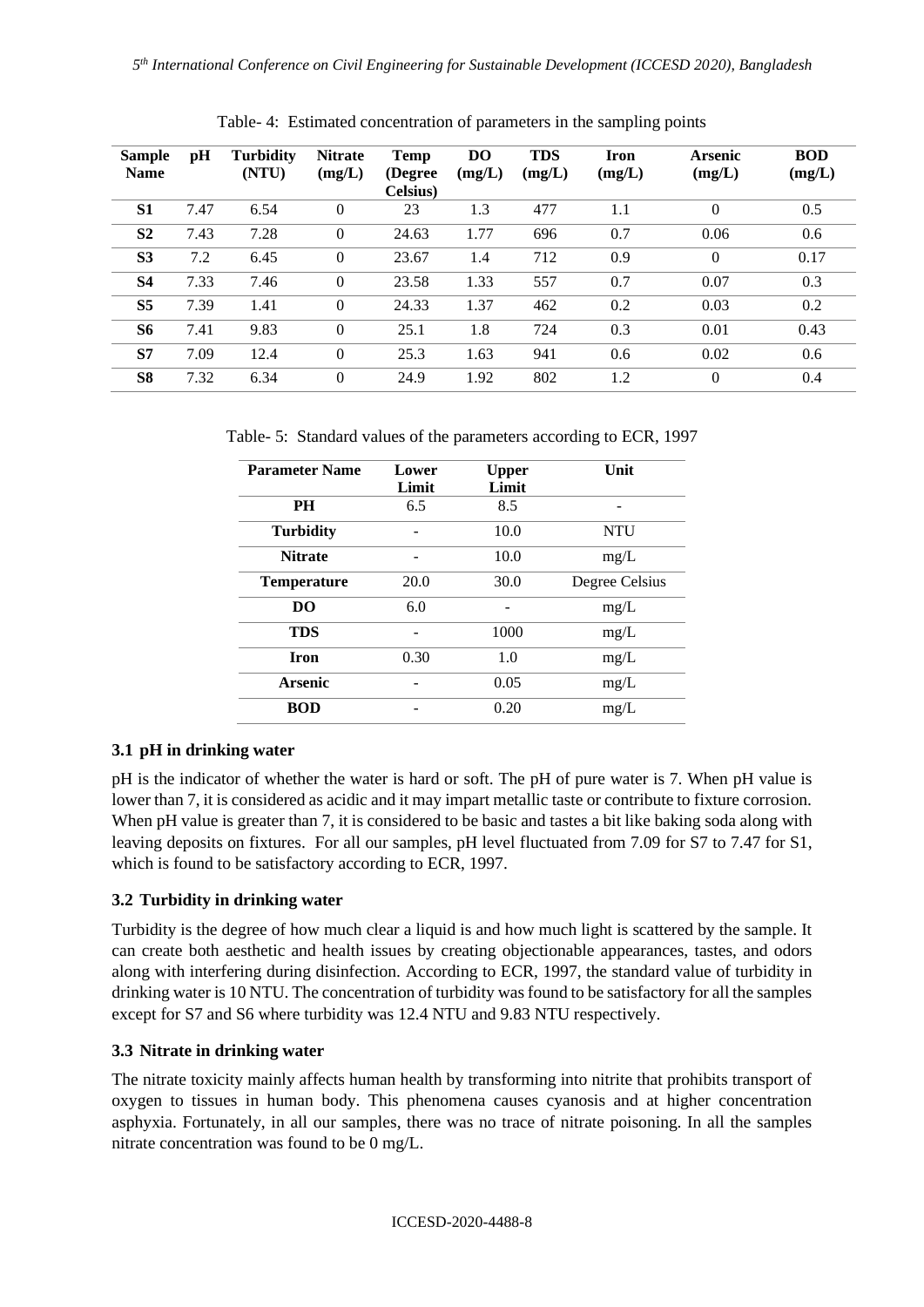# **3.4 Temperature in drinking water**

Temperature of water effects bio-chemical reactions in aquatic organisms. An increase in temperature of water leads to the speeding up of chemical reactions in water, reduces the solubility of gases and amplifies the tastes and odors. The temperature of the samples fluctuated from minimum  $23^\circ$ c for S1 to maximum  $25.3^{\circ}$ c for S7 which are within the guideline of ECR, 1997.

## **3.5 Dissolved Oxygen (DO) in drinking water**

Presence of DO in water may be due to direct diffusion from air and photosynthetic activity of autotrophs (Rani et al., 2012). By presence of oxygen demanding wastes in water, oxygen level falls. As, DO makes drinking water tastes better, higher level of DO is desirable. In our samples, the concentration of DO was found to be far below than the recommended lower limit in all samples. In place of recommended value of DO being 6.0 mg/L by ECR, 1997, among all the eight samples, maximum value was found to be only 1.92 mg/L for S8.

## **3.6 Total Dissolved Solid (TDS) in drinking water**

TDS is the measure of total amount of inorganic salts along with small amount of organic matter which are soluble in water (World Health Organization [WHO], 1996). As, higher level of TDS imparts objectionable taste and cause scaling in water pipes and household appliances, maximum level is considered to be 1000mg/L. The maximum value of TDS among the eight samples was found to be 941 mg/L in sample S7. So, the value of TDS can be deduced as satisfactory for all the samples.

## **3.7 Iron in drinking water**

Though presence of iron is not hazardous to health, excessive amount makes it secondary or aesthetic contaminant. Apart from that, iron helps in transport of oxygen in blood which is essential for good health. The iron concentration in the samples were within permissible limit except for sample S1 and S8. In this two samples iron concentration was found to slightly cross the prescribed limit. Where the upper limit of iron concentration is 1mg/L, in this two stations iron concentration were 1.1mg/L and 1.2 mg/L respectively.

# **3.8 Arsenic in drinking water**

Arsenic has been demonstrated to be carcinogenic to human health if it is ingested for a longer period of time. Long term exposure to arsenic increases risk of cancer in skin, bladder, lungs and kidney (Fawell et al, 2011). Among our eight samples, two samples exceeded the permissible limit of arsenic concentration (.05 mg/L). These two samples are S2 and S4 where iron concentration is 0.06mg/L and 0.07 mg/L respectively.

# **3.9 Biological oxygen Demand(BOD) in drinking water**

BOD is the measure of level of pollution in water due to presence of organic matter. So, the higher the BOD, the water us more polluted with the presence of oxygen demanding organisms. In our samples, except for having almost marginal value in sample S3 (0.17 mg/L) and marginal value in sample S5 (0.2 mg/L), all the samples exceeded the permissible limit of BOD. Among these, sample S7 contains highest concentration of BOD which is 0.6 mg/L.

# **3.10 Result of WQI by Weighted Arithmetic Method**

By weighted arithmetic method, total five categories of water qualities were found among eight samples. Among them, one excellent, one good, three poor, one very poor and two samples were found unsuitable for drinking purpose (table-7). The calculation of quality rating scale is mentioned below in (table-6).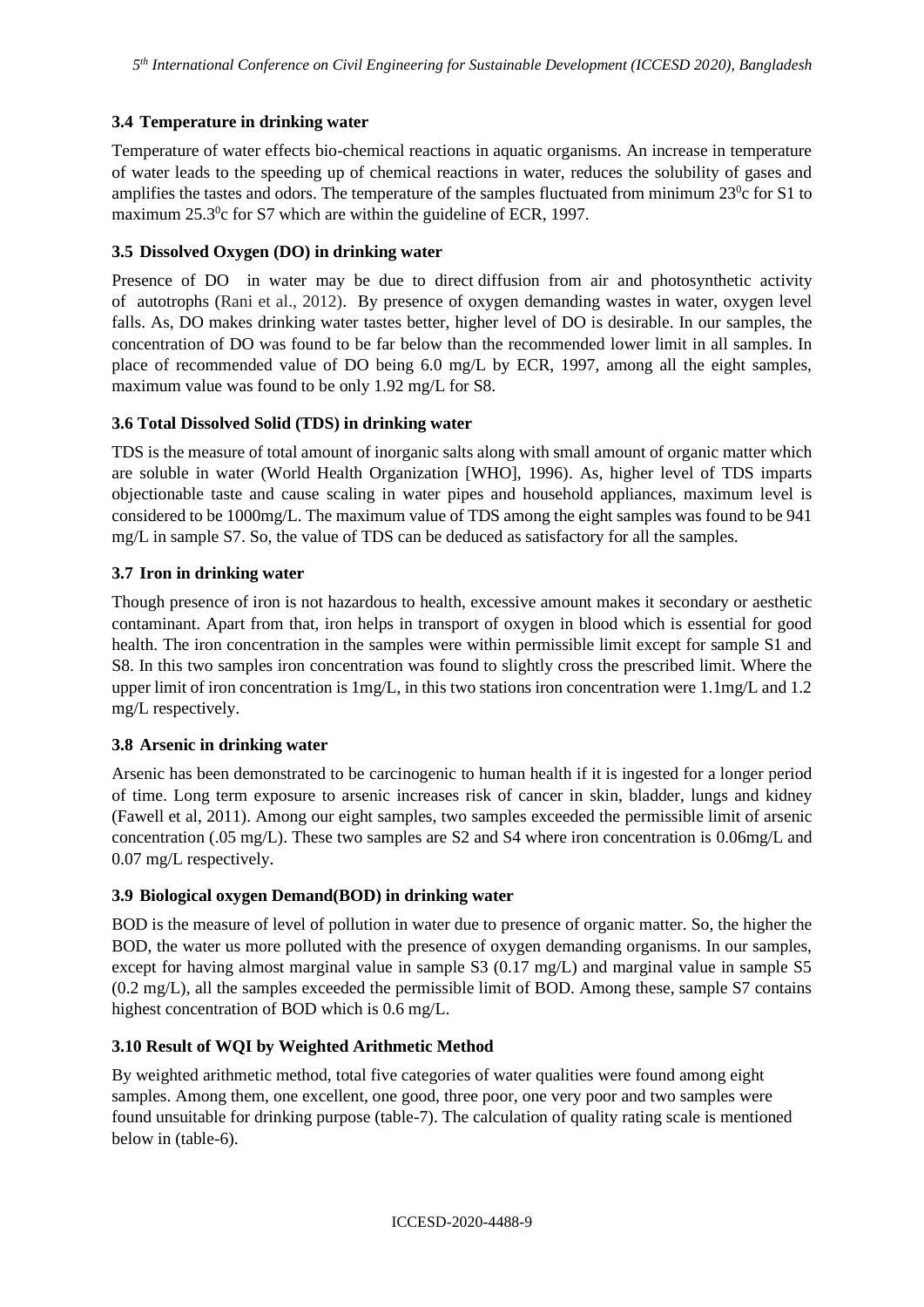| <b>Sample</b><br><b>Name</b> | рH    | <b>Turbidity</b> | <b>Nitrate</b> | <b>Temperature</b> | <b>DO</b> | <b>TDS</b> | <b>Iron</b> | Arsenic | <b>BOD</b> |
|------------------------------|-------|------------------|----------------|--------------------|-----------|------------|-------------|---------|------------|
| <b>S1</b>                    | 31.33 | 65.40            | 0.00           | 30.00              | 154.65    | 47.70      | 110.00      | 0.00    | 250.00     |
| S <sub>2</sub>               | 28.67 | 72.80            | 0.00           | 46.30              | 149.19    | 69.60      | 70.00       | 120.00  | 300.00     |
| S <sub>3</sub>               | 13.33 | 64.50            | 0.00           | 36.70              | 153.49    | 71.20      | 90.00       | 0.00    | 85.00      |
| <b>S4</b>                    | 22.00 | 74.60            | 0.00           | 35.80              | 154.30    | 55.70      | 70.00       | 140.00  | 150.00     |
| S <sub>5</sub>               | 26.00 | 14.10            | 0.00           | 43.30              | 153.84    | 46.20      | 20.00       | 60.00   | 100.00     |
| S6                           | 27.33 | 98.30            | 0.00           | 51.00              | 148.84    | 72.40      | 30.00       | 20.00   | 215.00     |
| S7                           | 6.00  | 124.00           | 0.00           | 53.00              | 150.81    | 94.10      | 60.00       | 40.00   | 300.00     |
| S <sub>8</sub>               | 21.33 | 63.40            | 0.00           | 49.00              | 147.44    | 80.20      | 120.00      | 0.00    | 200.00     |

Table- 6: Calculation of quality rating scale (Q<sub>i</sub>) by Weighted Arithmetic Method

Among eight samples, only sample S3, which is from Faridpur chowdhury bari, was found to be of excellent quality. After that, the sample S8 which is from Knaipur Bazar was found to be of C grade which indicates the quality to be good. The samples, S1, S5 and S6 from Faridpur Dhaka highway, Faridpur Ambika Road and Faridpur Tepakhola respectively, were found to be of grade C which is poor water quality. The sample S7 of Goalchamot near bus stand was found to be of very poor water quality. sample S2 and S4 from Faridpur Vanga highway and Faridpur Ambika Road were found as unsuitable for drinking purpose.

Table- 7: WQI by Weighted Arithmetic Method

| Location                        | <b>Sample Name</b> | WQI    | <b>Remarks</b> | Category                           |
|---------------------------------|--------------------|--------|----------------|------------------------------------|
| Faridpur Dhaka highway          | S <sub>1</sub>     | 52.68  | C              | Poor water quality                 |
| Faridpur Vanga highway          | S <sub>2</sub>     | 151.11 | E              | Unsuitable for drinking<br>purpose |
| Faridpur Chowdhury bari         | S <sub>3</sub>     | 20.74  | A              | Excellent water quality            |
| Faridpur Ambika Road            | S4                 | 137.90 | E              | Unsuitable for drinking<br>purpose |
| Faridpur Tepakhola              | S5                 | 66.05  | C              | Poor water quality                 |
| Faridpur municipal water supply | S6                 | 58.25  | C              | Poor water quality                 |
| Goalchamot near bus stand       | S7                 | 90.51  | D              | Very Poor water quality            |
| Knaipur Bazar                   | S8                 | 43.56  | B              | Good water quality                 |

### **3.10 Result of WQI by CCME Method**

According to CCME method, two categories of water quality were found among eight samples. Except for sample S3 at Faridpur chowdhury bari, the rest of the samples were found to be fair.

| Location                        | <b>Sample</b><br><b>Name</b> | F1   | F2   | F3   | <b>CCME</b><br>WQI | WQI<br>Category |
|---------------------------------|------------------------------|------|------|------|--------------------|-----------------|
| Faridpur dhaka highway          | S <sub>1</sub>               | 33.3 | 33.3 | 36.7 | 65.5               | <b>FAIR</b>     |
| Faridpur vanga highway          | S <sub>2</sub>               | 33.3 | 33.3 | 33.8 | 66.5               | <b>FAIR</b>     |
| Faridpur chowdhury bari         | S <sub>3</sub>               | 11.1 | 11.1 | 26.7 | 82.1               | GOOD            |
| Faridpur Ambika Road            | S4                           | 33.3 | 33.3 | 32.9 | 66.8               | <b>FAIR</b>     |
| Faridpur Tepakhola              | S <sub>5</sub>               | 22.2 | 16.7 | 27.3 | 77.5               | <b>FAIR</b>     |
| Faridpur municipal water supply | S6                           | 22.2 | 22.2 | 27.9 | 75.7               | <b>FAIR</b>     |
| Goalchamot near bus stand       | S7                           | 33.3 | 33.3 | 35.4 | 66                 | <b>FAIR</b>     |
| Knaipur Bazar                   | S <sup>8</sup>               | 33.3 | 33.3 | 27   | 68.6               | <b>FAIR</b>     |

Table- 8: Calculation of WQI by CCME Method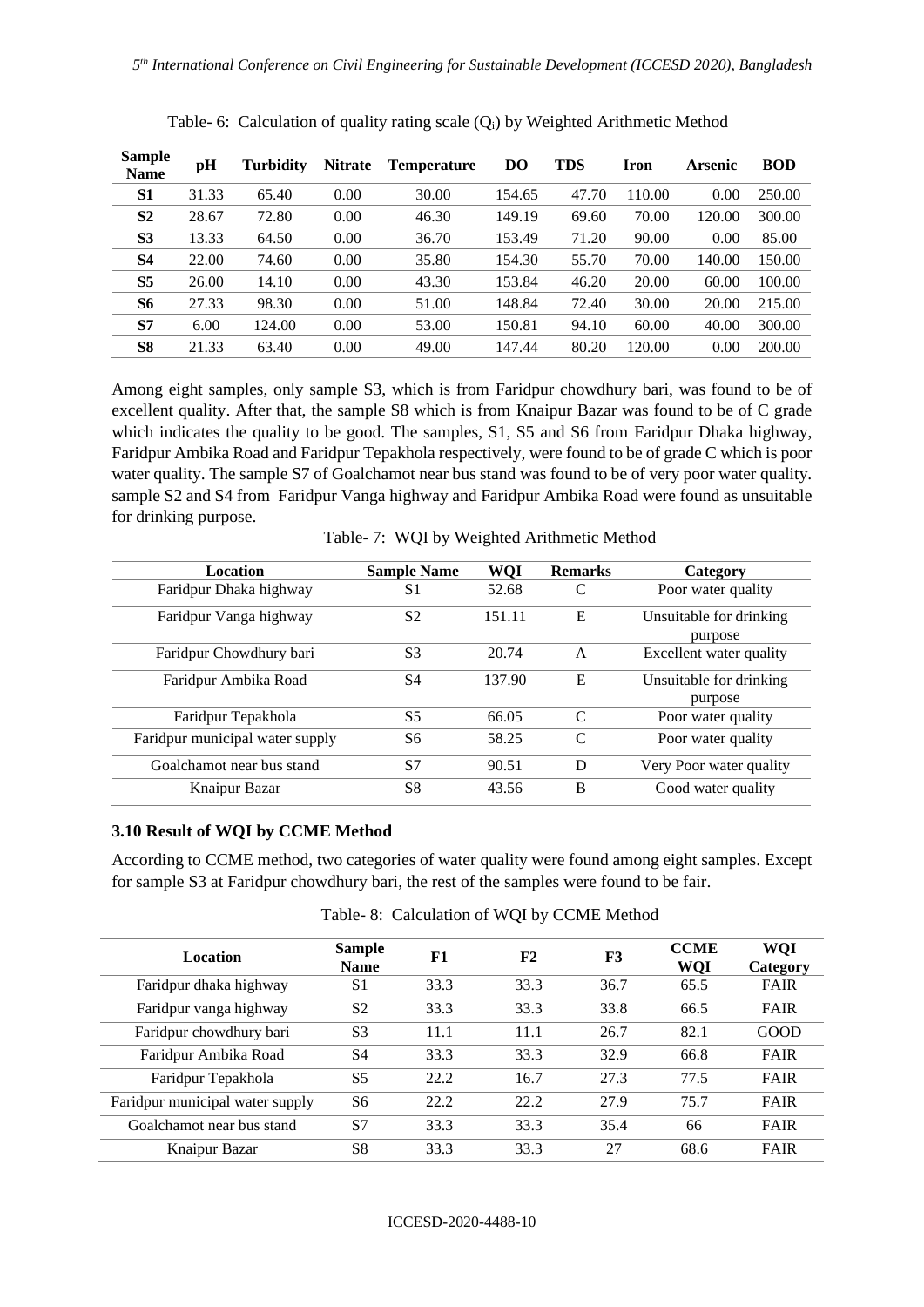# **4. DISCUSSION**

From the table-9, it is evident that the water quality of Faridpur Sadar is not satisfactory. According to WAM WOI value, most of the sampling points do not hold any good score. Among the eight sampling locations, six locations have a WQI value of more than 50, which indicates the water quality is not suitable for drinking purposes. Furthermore, out of the six bad scores that are greater than 50, three locations have poor water quality, one location having very poor quality and two marked as fully unsuitable for drinking purpose. Only one water quality at sampling point S3 has excellent water quality and one at S8 has good water quality. The scenario is different when the CCME WQI value is considered. According to CCME WQI, all the results hold satisfactory scores falling under the fair category except for S3, which falls in good water quality. Even though, the arsenic value of sample S2 and S4 crosses the acceptable limit, according to CCME method, they are fair, similar to other samples which do not cross the acceptable limit of arsenic. This interrupts to discern for which parameter the water quality fluctuates and which is the most deleterious parameter.

| Location                | <b>Sample</b><br><b>Name</b> |            | <b>WQI</b> by Weighted Arithmetic<br><b>WQI by CCME</b><br><b>Method</b><br><b>Method</b> |            |             |
|-------------------------|------------------------------|------------|-------------------------------------------------------------------------------------------|------------|-------------|
|                         |                              | <b>WOI</b> | Category                                                                                  | <b>WQI</b> | Category    |
|                         |                              | Value      |                                                                                           | Value      |             |
| Faridpur dhaka highway  | S <sub>1</sub>               | 52.68      | Poor water quality                                                                        | 65.5       | <b>FAIR</b> |
| Faridpur vanga highway  | S <sub>2</sub>               | 151.11     | Unsuitable for drinking                                                                   | 66.5       | <b>FAIR</b> |
|                         |                              |            | purpose                                                                                   |            |             |
| Faridpur chowdhury bari | S <sub>3</sub>               | 20.74      | Excellent water quality                                                                   | 82.1       | GOOD        |
| Faridpur Ambika Road    | S <sub>4</sub>               | 137.90     | Unsuitable for drinking                                                                   | 66.8       | <b>FAIR</b> |
|                         |                              |            | purpose                                                                                   |            |             |
| Faridpur Tepakhola      | S5                           | 66.05      | Poor water quality                                                                        | 77.5       | <b>FAIR</b> |
| Faridpur municipal      | S <sub>6</sub>               | 58.25      | Poor water quality                                                                        | 75.7       | <b>FAIR</b> |
| water supply            |                              |            |                                                                                           |            |             |
| Goalchamot near bus     | S7                           | 90.51      | Very Poor water quality                                                                   | 66         | <b>FAIR</b> |
| stand                   |                              |            |                                                                                           |            |             |
| Knaipur Bazar           | S <sup>8</sup>               | 43.56      | Good water quality                                                                        | 68.6       | <b>FAIR</b> |

Table- 9: Location specific WQI by Weighted Arithmetic and CCME Method

While, in CCME method water quality index falls only in two categories (i.e. good & fair), in WAM index same numbers can be categorized into five classes which becomes more convenient in comparing the quality of different sources.

Table- 10: Unit Weight (Wi) assigned to parameters by Weighted Arithmetic in descending order

| <b>Parameter</b> | Weightage (Wi) |
|------------------|----------------|
| Arsenic          | 0.754186       |
| <b>BOD</b>       | 0.188547       |
| <b>Iron</b>      | 0.037709       |
| DO               | 0.006285       |
| <b>PH</b>        | 0.004436       |
| Turbidity        | 0.003771       |
| <b>Nitrate</b>   | 0.003771       |
| Temp             | 0.001257       |
| <b>TDS</b>       | 0.000038       |
|                  |                |

In WAM, weights are given to each parameter according to their acceptance range. The parameter which has a low range of acceptance gets the highest weight. On the contrary, parameter having the highest acceptance range gets the lowest scores. In this case, as arsenic has the lowest acceptance range (0.05 ppm), it got the highest weight of 0.754186. On the other hand, TDS having the highest acceptance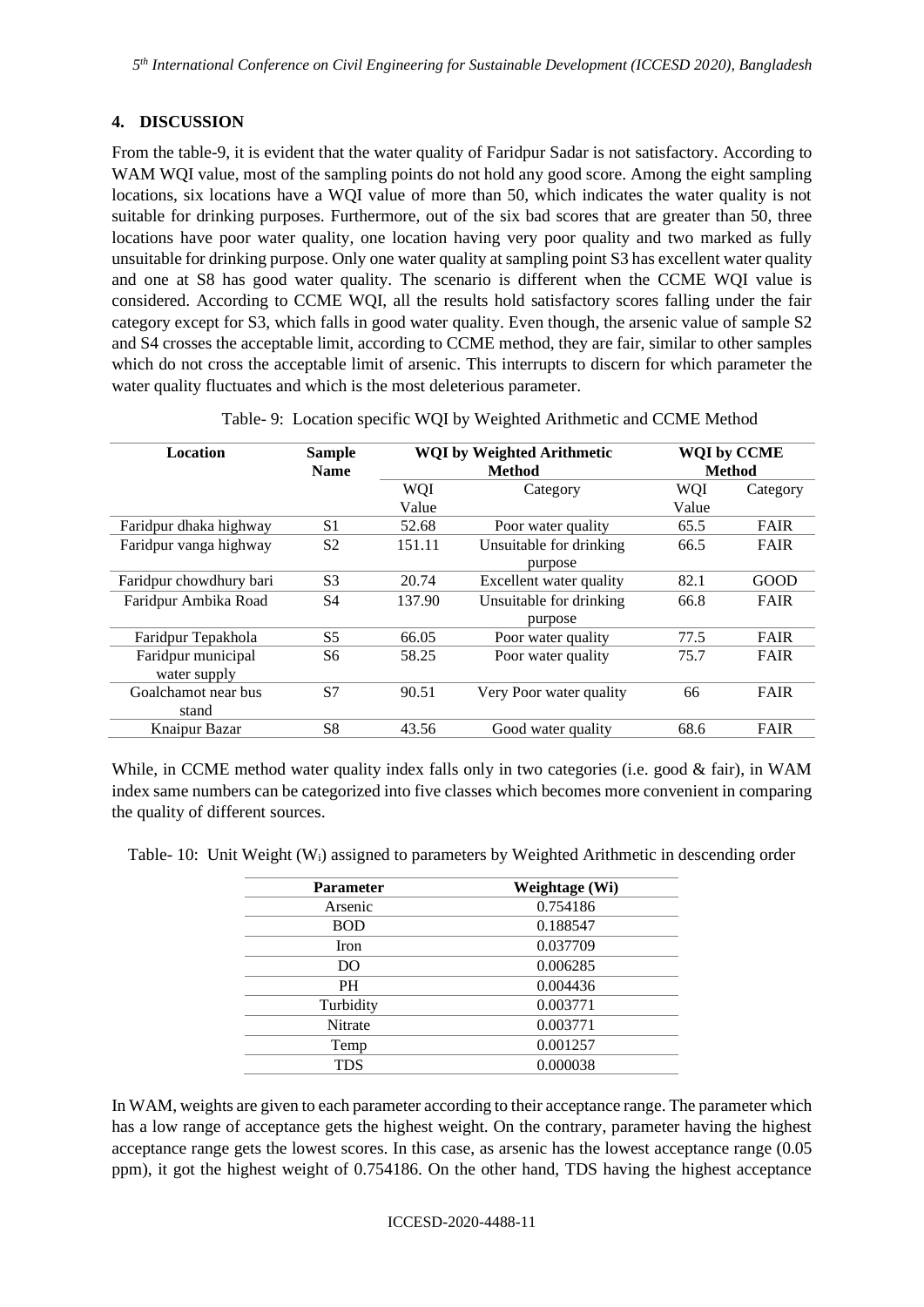range (1000 ppm) has the lowest weight of 0.000038 (table-10). This means that a slight change in the value of the higher weight parameter (i.e. Arsenic, BOD, Iron, etc.) will affect more on the index value than the same amount of change in the lowest weight parameters. In our cases, it can be seen that the value of the higher weightage parameters differs much from one sampling point to another compared to lower weight parameters. This change in value has a great impact on the water quality index value. Therefore, in WAM, the WQI value differs much at different sampling locations.

On the other hand, in the CCME Method, no such weight is assigned to the parameters. The scope, frequency, and amplitude are only considered calculating WQI value. Having all the parameters the same weight, a small change in the value of one parameter (which got higher weightage in WAM, i.e. Arsenic, Iron, BOD) does not have the same impact as like as WAM.

From the WQI values, it can be inferred that the poorest category of WQI at sample S4 was due to the presence of the highest concentration of arsenic and at sample S2 was due to high concentration of both arsenic and BOD. The abundance of iron and BOD made sample S7 holding very poor water quality. The higher concentration of BOD with the lowest amount of DO at sample S1, the marginal value of BOD and arsenic concentration at sample S5 and a higher concentration of BOD at sample S6, categorized them as a poor category. Here, interestingly, in sample S1 though there is no presence of arsenic, a higher concentration of BOD and iron classified the water quality as poor. Subsequently, the absence of arsenic in sample S8 rated it to be good and the absence of arsenic and the lowest concentration of BOD at S3 rated it to be excellent.

## **5. CONCLUSIONS**

From the above study, it can be concluded that both natural lithology and anthropogenic activities are contaminating the groundwater in Faridpur Sadar. As among eight samples, only one sample was found to be excellent according to the WAM WQI method and fair according to the CCME method, the majority of the groundwater sources need some degrees of treatment before consuming it and protection also needed to halt prevailing and further contamination. The study hopes that the policymakers will find the result as a reference while planning programs for the welfare for the community people and the quantification of water quality along with the parameters will help the local people to choose the better source available and raise awareness among them.

## **REFERENCES**

- Akoteyon, I. S., Omotayo, A. O., Soladoye, O., & Olaoye, H. O. (2011). Determination of water quality index and suitability of urban river for municipal water supply in Lagos-Nigeria. European Journal of Scientific Research, 54(2), 263-271.
- Akter, T., Jhohura, F. T., Akter, F., Chowdhury, T. R., Mistry, S. K., Dey, D., & Rahman, M. (2016). Water Quality Index for measuring drinking water quality in rural Bangladesh: a cross-sectional study. Journal of Health, Population and Nutrition, 35(1), 4.
- Alam, G. J. (2009). Environmental pollution of Bangladesh—it's effect and control. Pulp and Paper, 51, 13-7.

Bangladesh Bureau of Statistics. (2011). District Statistics 2011 Faridpur District. Dhaka, Bangladesh:

- Bhuiyan, M. A., Islam, M. A., Dampare, S. B., Parvez, L., & Suzuki, S. (2010). Evaluation of hazardous metal pollution in irrigation and drinking water systems in the vicinity of a coal mine area of northwestern Bangladesh. Journal of Hazardous Materials, 179(1-3), 1065-1077.
- Biswas, R. K., Roy, D. K., Islam, A. R. M. T., Rahman, M. M., & Ali, M. M. (2014). Assessment of drinking water related to arsenic and salinity hazard in Patuakhali district, Bangladesh. Int J Adv Geosci, 2(2), 82-85.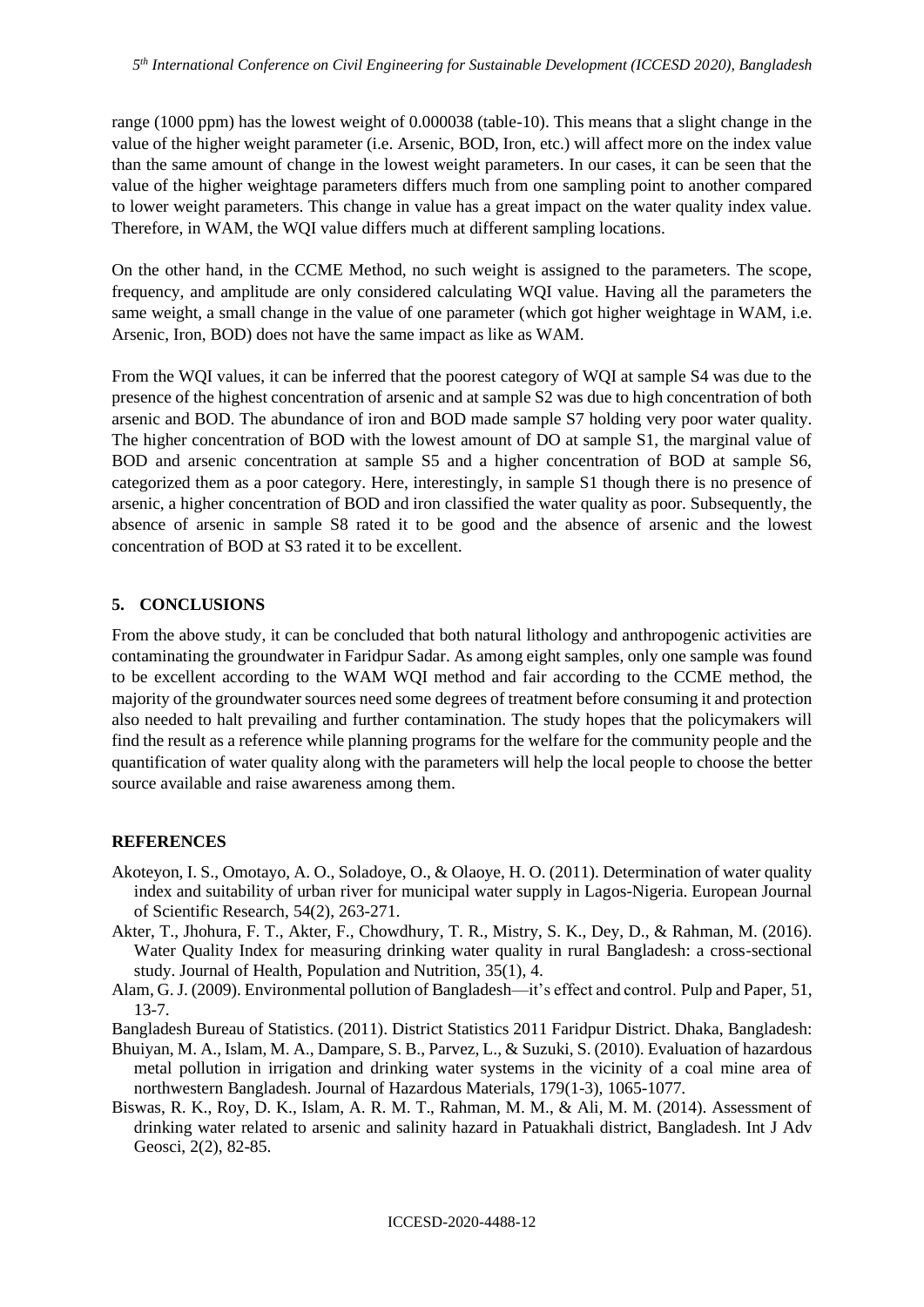- Bodrud-Doza, M., Islam, A. T., Ahmed, F., Das, S., Saha, N., & Rahman, M. S. (2016). Characterization of groundwater quality using water evaluation indices, multivariate statistics and geostatistics in central Bangladesh. Water Science, 30(1), 19-40.
- Bozdağ, A. (2015). Combining AHP with GIS for assessment of irrigation water quality in Çumra irrigation district (Konya), Central Anatolia, Turkey. Environmental earth sciences, 73(12), 8217- 8236.
- Brown, R. M., McClelland, N. I., Deininger, R. A., & Tozer, R. G. (1970). A Water Quality Index- Do We Dare.
- Canadian Council of Ministers of the Environment. (2001). Canadian Water Quality Guidelines for the Protection of Aquatic Life: CCME Water Quality Index 1.0, User's Manual. Canadian Environmental Quality Guidelines.
- Damo, R., & Icka, P. (2013). Evaluation of Water Quality Index for Drinking Water. Polish Journal of Environmental Studies, 22(4).
- Department of Public Health Engineering.(2012). Union wise water technology mapping [ Faridpur Circle].Dhaka, Bnagladesh: Author.
- DISLEY, Y. P. (2013). Sustainable development goals for people and planet. NATURE, 495, 21.
- Fawell, J. K., & Mascarenhas, R. (2011). Arsenic in Drinking-water. Background document for development of WHO Guidelines for Drinking-water Quality. Guidelines for Drinking-water Quality, 24.
- Hossen, M. A., Rafiq, F., Kabir, M. A., & Morshed, M. G. (2019). Assessment of Water Quality Scenario of Karnaphuli River in Terms of Water Quality Index, South-Eastern Bangladesh. American Journal of Water Resources, 7(3), 106-110.
- Islam, A. T., Shen, S., Bodrud-Doza, M. D., & Rahman, M. S. (2017). Assessing irrigation water quality in Faridpur district of Bangladesh using several indices and statistical approaches. Arabian Journal of Geosciences, 10(19), 418.
- Katyal, D. (2011). Water quality indices used for surface water vulnerability assessment. International journal of environmental sciences, 2(1).
- Rahaman, M. F., Ali, M. S., Arefin, R., Mazumder, Q. H., Majumder, R. K., & Jahan, C. S. (2019). Assessment of drinking water quality characteristics and quality index of Rajshahi city, Bangladesh. Environment, Development and Sustainability, 1-15.
- Rahman, M. S., Molla, A. H., Saha, N., & Rahman, A. (2012). Study on heavy metals levels and its risk assessment in some edible fishes from Bangshi River, Savar, Dhaka, Bangladesh. Food Chemistry, 134(4), 1847-1854.
- Ramakrishnaiah, C. R., Sadashivaiah, C., & Ranganna, G. (2009). Assessment of water quality index for the groundwater in Tumkur Taluk, Karnataka State, India. Journal of Chemistry, 6(2), 523-530.
- Rani, J., Kannagi, A., & Shanthi, V. (2012). Correlation of total heterotrophic bacterial load in relation with hydrographical features of Pazhayakayal estuary, Tuticorin, India. Journal of environmental biology, 33(4), 769.
- Saha, R., Dey, N. C., Rahman, S., Galagedara, L., & Bhattacharya, P. (2018). Exploring suitable sites for installing safe drinking water wells in coastal Bangladesh. Groundwater for Sustainable Development, 7, 91-100.
- Semiromi, F. B., Hassani, A. H., Torabian, A., Karbassi, A. R., & Lotfi, F. H. (2011). Water quality index development using fuzzy logic: A case study of the Karoon River of Iran. African Journal of Biotechnology, 10(50), 10125-10133.
- Shahidullah, S. M., Hakim, M. A., Alam, M. S., & Shamsuddoha, A. T. M. (2000). Assessment of a Groundwater Quality in a Selected Area of Bangladesh. Pakistan J. Bio. Sci, 3(2), 246-249.
- Standard, B. (1997). The environment conservation rules 1997. Government of the People's Republic of Bangladesh, Dhaka.
- Swarnokar, S. C., Hassan, N., Rahman, M., Islam, M. M., & Ara, M. H. (2019). Assessment of Groundwater Quality in a Tidal River Basin of the Ganges Delta in Bangladesh. Journal of Geoscience and Environment Protection, 7(5), 131-151.
- Tyagi, S., Sharma, B., Singh, P., & Dobhal, R. (2013). Water quality assessment in terms of water quality index. American Journal of Water Resources, 1(3), 34-38.